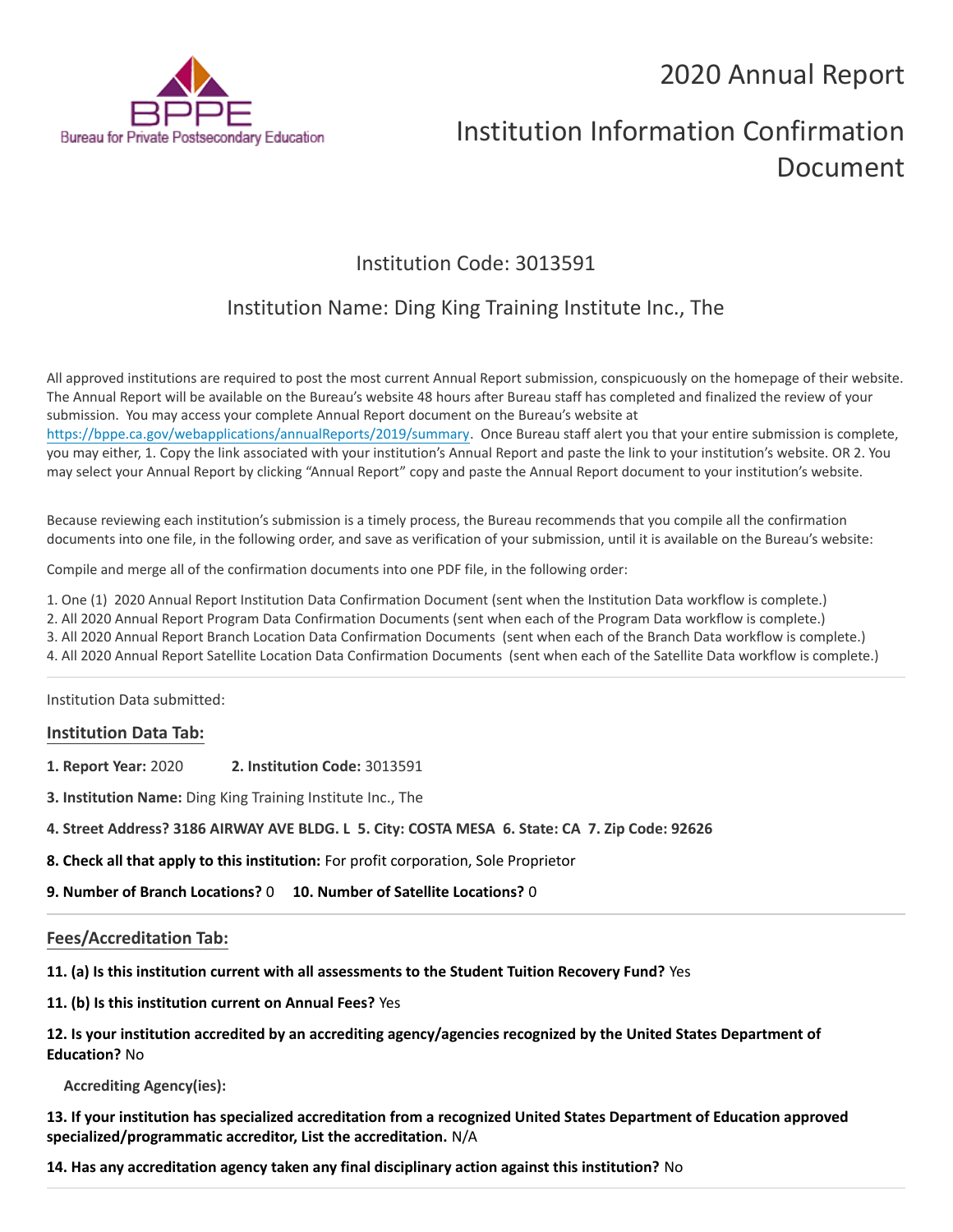#### **Financial Tab:**

#### **15. Does your institution participate in federal financial aid programs under Title IV of the Federal Higher Education Act? No**

What is the total amount of Title IV funds received by your institution in this Reporting Year?

#### **16. Does your institution participate in veterans' financial aid education programs?** Yes

What is the total amount of veterans' financial aid funds received by your institution in this Reporting Year? \$805,783.00

#### **17. Does your institution participate in the Cal Grant program?** No

What is the total amount of Cal Grant funds received by your institution in this Reporting Year?

#### **18. Is your institution on the California's Eligible Training Provider List (ETPL)?** Yes

#### **19. Is your institution receiving funds from the Workforce Innovation and Opportunity Act (WIOA) Program?** Yes

**19a. What is the total amount of WIOA funds received by your institution in this Reporting Year?**: \$0.00

**20. Does your Institution participate in, or offer, any other state or federal government financial aid programs? (i.e., vocational rehab…)** : Yes

If yes, please provide the name of the financial aid program. VOCATIONAL REHAB

What is the total amount of any other state of federal funds received by your institution in the reporting year? \$148,570.00

#### **21. The percentage of institutional income that was derived from public funding.** 33

**22. Does your Institution participate in, or offer any non-government financial aid programs? (i.e., private grants/loans, institutional grants/loans) : No**

**22a. You indicated "Yes" for #22, please provide the name of the financial aid programs below.**: n/a

**23. The percentage of institutional income in the reporting year derived from any non-government financial aid. : 0.00**

**24. Enter the most recent three-year cohort default rate reported by the U.S. Department of Education for this institution, if applicable.: 0**

**25. Provide the percentage of the students who attended this institution during this Reporting Year who received federal student loans to help pay their cost of education at the school.: 0**

**26. Provide the average amount of federal student loan debt of graduates who took out federal student loans at this institution. : \$0.00**

#### **Offerings Tab:**

- **27. Total number of students enrolled at this institution?** 203
- **28. Number of Doctorate Degree Programs Offered?** 0
- **29. Number of Students enrolled in Doctorate programs at this institution?** 0
- **30. Number of Master Degree Programs Offered?** 0
- **31. Number of Students enrolled in Master programs at this institution?** 0
- **32. Number of Bachelor Degree Programs Offered?** 0
- **33. Number of Students enrolled in Bachelor programs at this institution?** 0
- **34. Number of Associate Degree Programs Offered?** 0
- **35. Number of Students enrolled in associate programs at this institution?** 0
- **36. Number of Diploma or Certificate Programs Offered?** 19